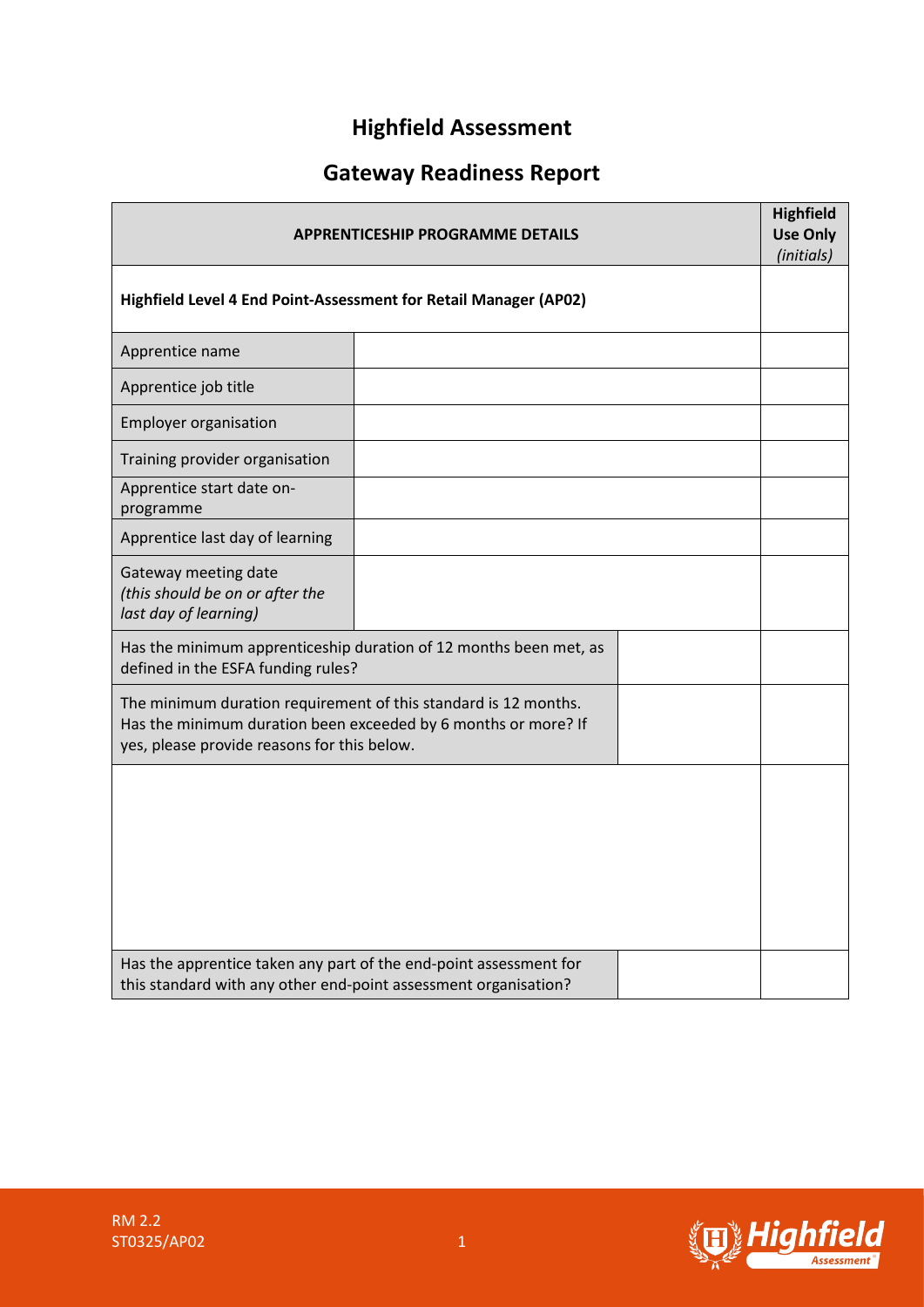| <b>PREREQUISITE REQUIREMENTS</b>    |                               |                                                                      |                                            |  |  |  |
|-------------------------------------|-------------------------------|----------------------------------------------------------------------|--------------------------------------------|--|--|--|
| Prerequisite<br>requirement         | Achieved by the<br>apprentice | <b>Evidence type provided</b><br>(e.g. PLR, certificate, screenshot) | <b>Highfield Use</b><br>Only<br>(initials) |  |  |  |
| Achieved English L2                 |                               |                                                                      |                                            |  |  |  |
| <b>Achieved Maths L2</b>            |                               |                                                                      |                                            |  |  |  |
| <b>Business project</b><br>synopsis |                               |                                                                      |                                            |  |  |  |

#### **GATEWAY REVIEW**

The gateway review should be completed by the employer, supported by the training provider, to record how the apprentice has met each of the standard subject areas. This can be discussed through a Q&A, and/or the apprentice may present evidence that can be reviewed during the meeting to show their achievement of the standard.

The employer, supported by the training provider, must agree that the apprentice is, in their view, competent in the role and therefore ready to undertake the end-point assessment. This should be recorded in the table below, along with any comments.

| <b>Standard area</b>          | <b>Assessment</b><br>ready? | <b>Comments</b> |
|-------------------------------|-----------------------------|-----------------|
| Customer                      | Yes/No                      |                 |
| Financial                     | Yes/No                      |                 |
| Leadership                    | Yes/No                      |                 |
| Marketing                     | Yes/No                      |                 |
| Communications                | Yes/No                      |                 |
| Sales and Promotion           | Yes/No                      |                 |
| <b>Product and Service</b>    | Yes/No                      |                 |
| <b>Brand Reputation</b>       | Yes/No                      |                 |
| Merchandising                 | Yes/No                      |                 |
| Stock                         | Yes/No                      |                 |
| Developing Self and<br>Others | Yes/No                      |                 |
| <b>Team Performance</b>       | Yes/No                      |                 |
| Diversity                     | Yes/No                      |                 |

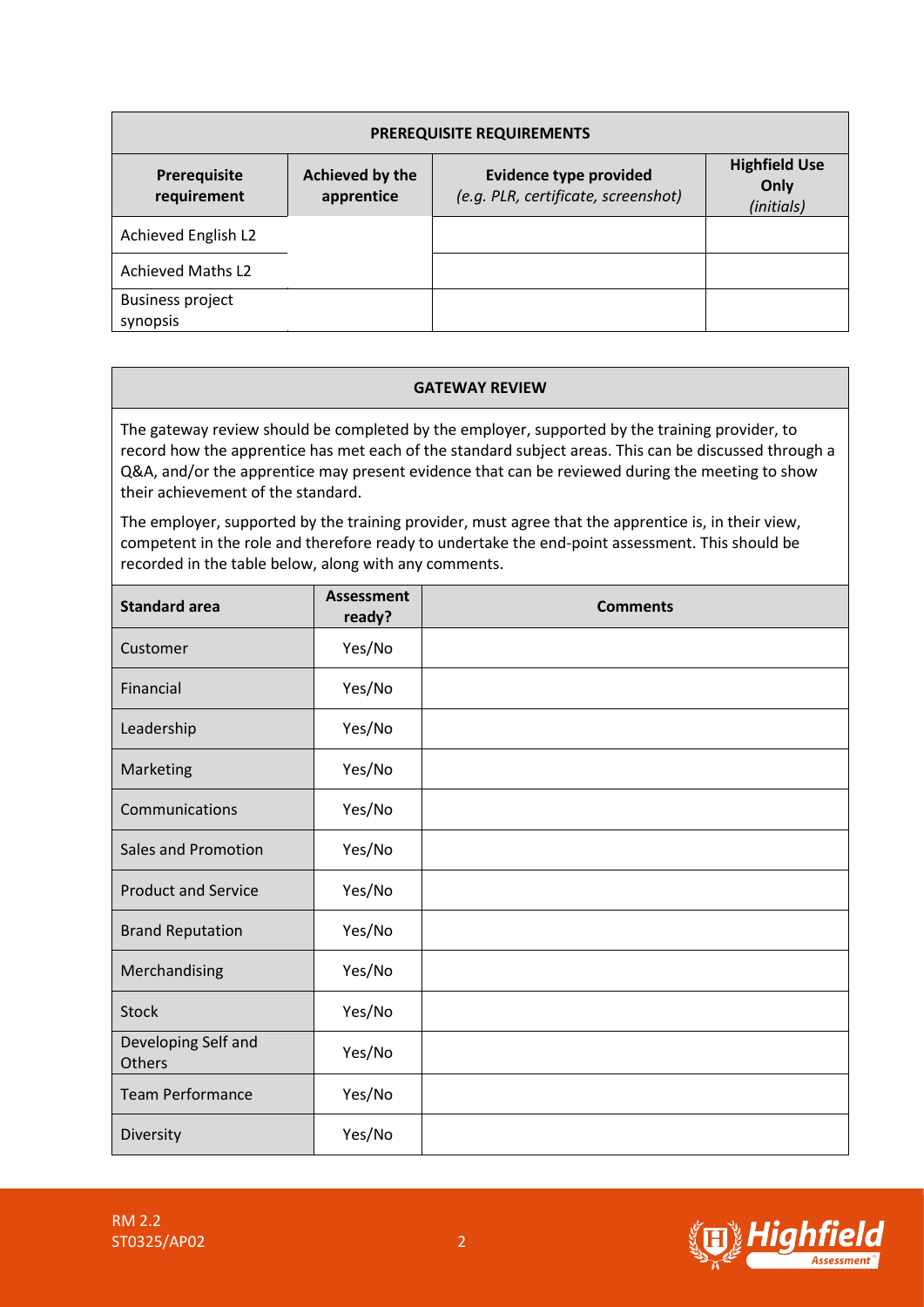| Technology                     | Yes/No |  |
|--------------------------------|--------|--|
| Legal and Governance           | Yes/No |  |
| <b>Business Project</b>        | Yes/No |  |
| <b>Professional Discussion</b> | Yes/No |  |